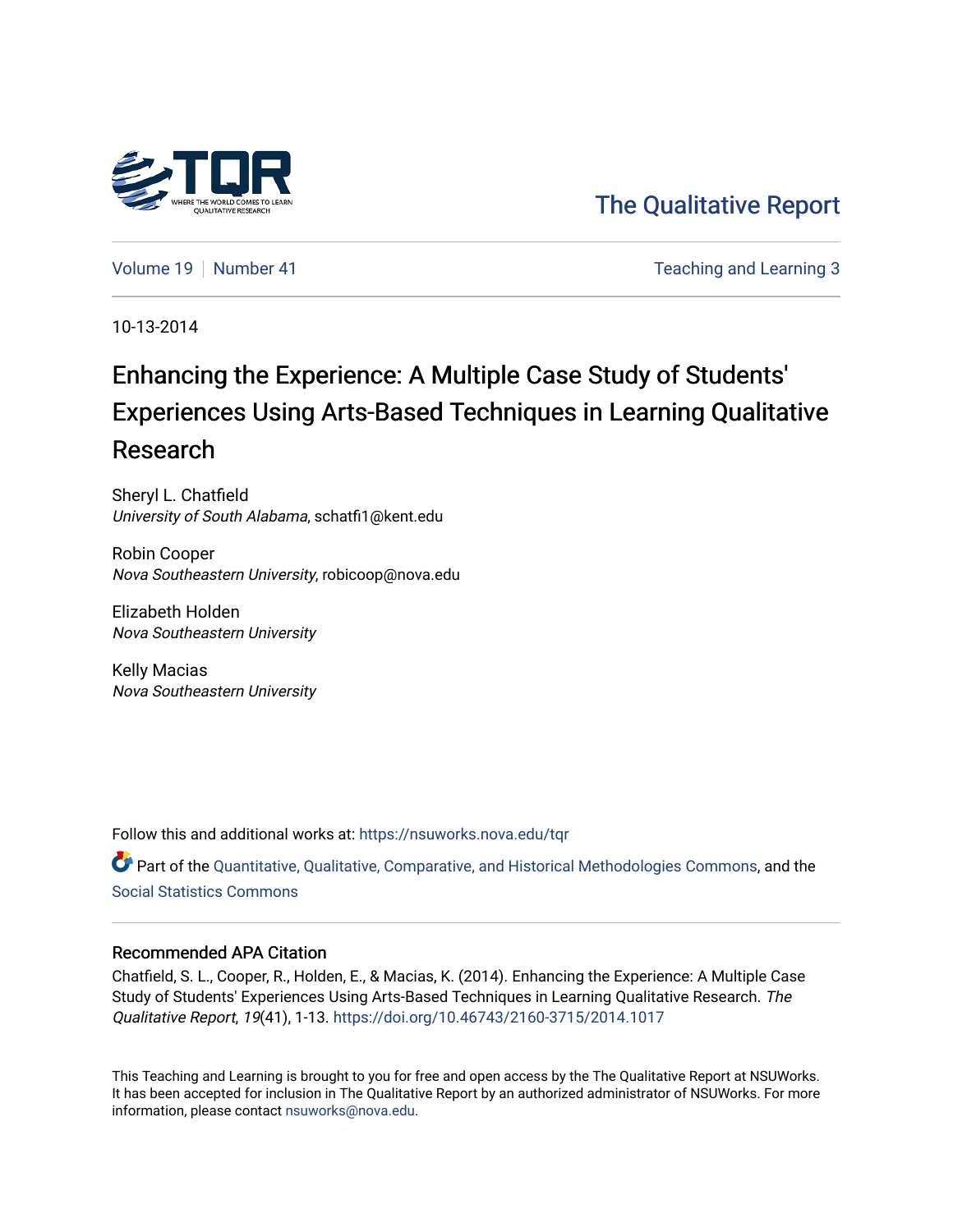# **Qualitative Research Graduate Certificate** Indulge in Culture Exclusively Online . 18 Credits **LEARN MORE**

### Enhancing the Experience: A Multiple Case Study of Students' Experiences Using Arts-Based Techniques in Learning Qualitative Research

#### Abstract

This paper represents the third in a series of reports published in TQR in which authors explore students' experiences learning to conduct qualitative research. Prior researchers have suggested that emotional and experiential elements of the learning experience are key for students learning to conduct qualitative research; the use of arts-based approaches may help address these priorities. We gave students in a conflict analysis and resolution degree program opportunities to conduct qualitative research using either an arts-based or traditional approach to analysis. We identified several ways that arts enhanced the learning experience for students, and discuss considerations for instructors or others who would like to incoporate an arts-based element into research instruction.

#### Keywords

Qualitative Research, Arts, Learning Experience

#### Creative Commons License



This work is licensed under a [Creative Commons Attribution-Noncommercial-Share Alike 4.0 License](https://creativecommons.org/licenses/by-nc-sa/4.0/).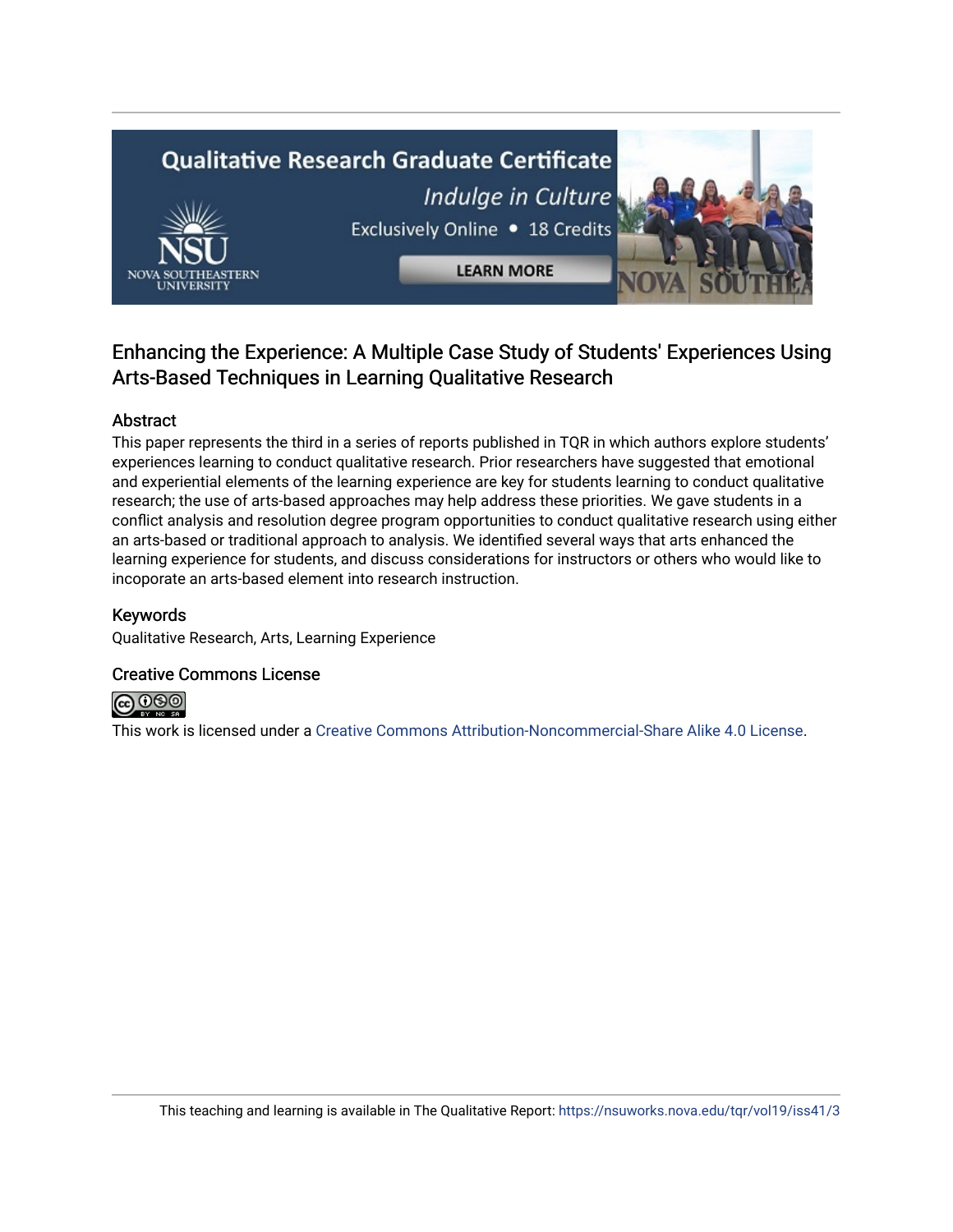

## **Enhancing the Experience: A Multiple Case Study of Students' Experiences Using Arts-Based Techniques in Learning Qualitative Research**

Sheryl L. Chatfield, Robin Cooper, Elizabeth Holden, and Kelly Macías Nova Southeastern University, Fort Lauderdale, Florida, USA

*This paper represents the third in a series of reports published in TQR in which authors explore students' experiences learning to conduct qualitative research. Prior researchers have suggested that emotional and experiential elements of the learning experience are key for students learning to conduct qualitative research; the use of arts-based approaches may help address these priorities. We gave students in a conflict analysis and resolution degree program opportunities to conduct qualitative research using either an artsbased or traditional approach to analysis. We identified several ways that arts enhanced the learning experience for students, and discuss considerations for instructors or others who would like to incorporate an arts-based element into research instruction. Keywords: Qualitative Research, Arts, Learning Experience*

#### **Introduction**

Students' involvement in learning qualitative research has been found to include affective, cognitive, and experiential dimensions (Cooper, Chenail, & Fleming, 2012). Students have reported experiencing a range of emotions as they learn qualitative research (Cooper, Fleisher, & Cotton, 2012), including frustration and stress, especially if prior research instruction has primarily or exclusively focused on quantitative methods (Hein, 2004).

While authors or educators have made recommendations about how to teach qualitative inquiry, there is presently no consensus view of the best practices for qualitative instruction (Drisko, 2008; Eisenhart & Jurow, 2011). However, based upon a meta-dataanalysis of 25 primary research reports of qualitative research students' learning experiences, Cooper, Chenail, and Fleming (2012) developed a grounded theory suggesting that "students' learning experiences will be enhanced through the implementation of an inductive approach to qualitative research education that incorporates experiential learning early in the learning experience" (p. 1).

One promising variation within experiential research instruction is incorporation of arts-based or arts-informed research. Similarities between arts and qualitative inquiry (Denzin & Lincoln, 2011; Pigrum & Stables, 2005) suggest that incorporation of arts into qualitative research instruction may both improve students' understanding and enhance their use of qualitative inquiry. Therefore, use of arts-informed research instruction provides a potential way to address the affective and experiential dimensions of the learning experience.

The purpose of this paper is to describe a research project that was implemented to examine students' responses to incorporation of arts-based data analysis tools into a qualitative research course included in a conflict analysis and resolution degree program. Although the students themselves conducted research, the focus of this project is not on their findings but instead is on students' experiences as new researchers, and how incorporation of arts-based researcher bracketing and data analysis techniques might have impacted those experiences.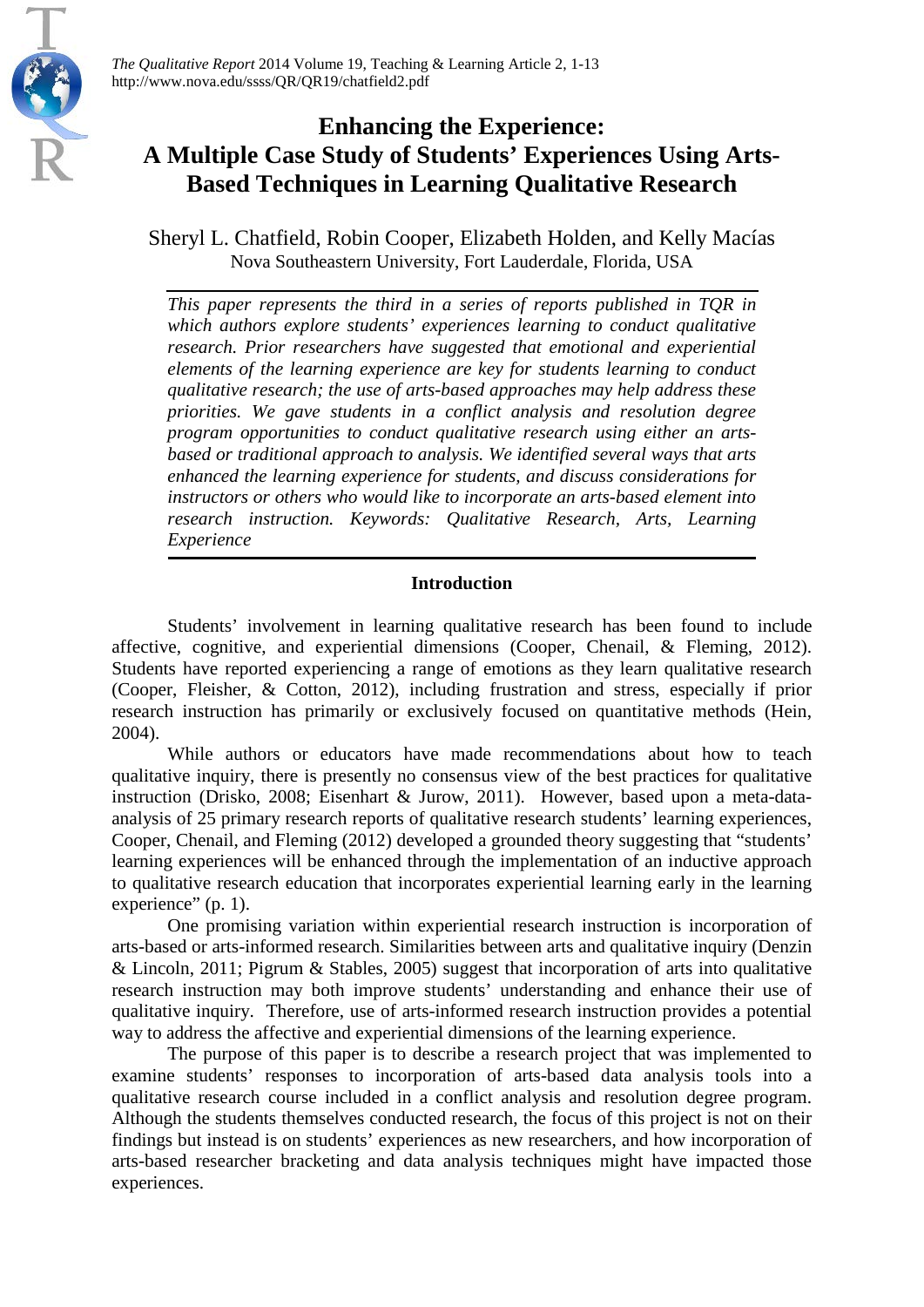Student participants in this research study used two distinct arts approaches: collage and found data poetry. Use of these two arts provided the researchers with both a visual art form and an expressive art form that can be experienced either visually or aurally.

#### **Context of Researchers**

This study is the third in a series of studies on qualitative research students' learning experience conducted within the context of Nova Southeastern University's School of Humanities and Social Sciences (NSU-SHSS). The first two studies included a meta-dataanalysis using constructivist grounded theory techniques and a study using Interpretative Phenomenological Analysis conducted by two instructors and several students in the School's Qualitative Research Graduate Program (QRGP). The second author, Robin, participated in both of these studies. This third study was conceived and designed by Robin and first author, Sheryl, who is a student in the QRGP. Kelly and Elizabeth are doctoral students at NSU-SHSS and served as Research Assistants on the project, taking an active part in the data analysis and reporting of findings.

#### **Overview of Study**

An unidentified conference reviewer provided incentive for this project when the reviewer asked of one author (Robin) to what extent research findings supported her assertion that use of arts-based techniques facilitated teaching and learning qualitative research methods. Although many authors have published articles (e.g., Clover, 2006; de la Croix, Rose, Wildig, & Willson, 2011; Kedell, 2011) that advocated use of arts in various educational settings, the results of our investigation into the reviewer's question suggested a need for more research to assess the efficacy of arts in research instruction.

The first goal of this research project was to consider the value of arts in qualitative research instruction. Despite the several advocates for arts-informed research cited above, there is an identified need for research to explore the effectiveness of this approach to teaching and learning (Russell & Zembylas, 2007). Another goal was to assess the contribution of arts-based activities to students' experiences in conducting and analyzing research. Despite the many proponents arguing for the merits of arts activities in enhancing interpretation and accessibility of research, these methods may not yet be widely accepted in traditional academic settings. A third goal was to explore how use of arts-based activities might impact how students view themselves as researchers. Students participating in research instruction are thrust into a dual-identity setting quickly as they balance learning research with being a researcher; this is complicated in this instance by requesting that students take on the additional role of artist. Our final goal was to contribute to the scholarly work and ongoing discussion directed toward improving qualitative research instruction for students. Although the students we recruited were enrolled in a conflict analysis and resolution program, we hope that the results of this project will be of interest to those who teach or are studying research methods in various academic programs.

Our focus for this research was the quality of student experiences rather than educational outcomes such as grades. It is reasonable to assume, however, that improvements in students' learning experiences will lead to improvements in achievement, whether these improvements are demonstrated through higher course grades or dissemination of more thoughtful research. We were also interested in investigating how the experiences of students who used traditional analysis methods might compare with those who incorporated arts. Given our focus, the specific research questions we set out to address were: How do students describe their experience with qualitative research instruction that does/does not incorporate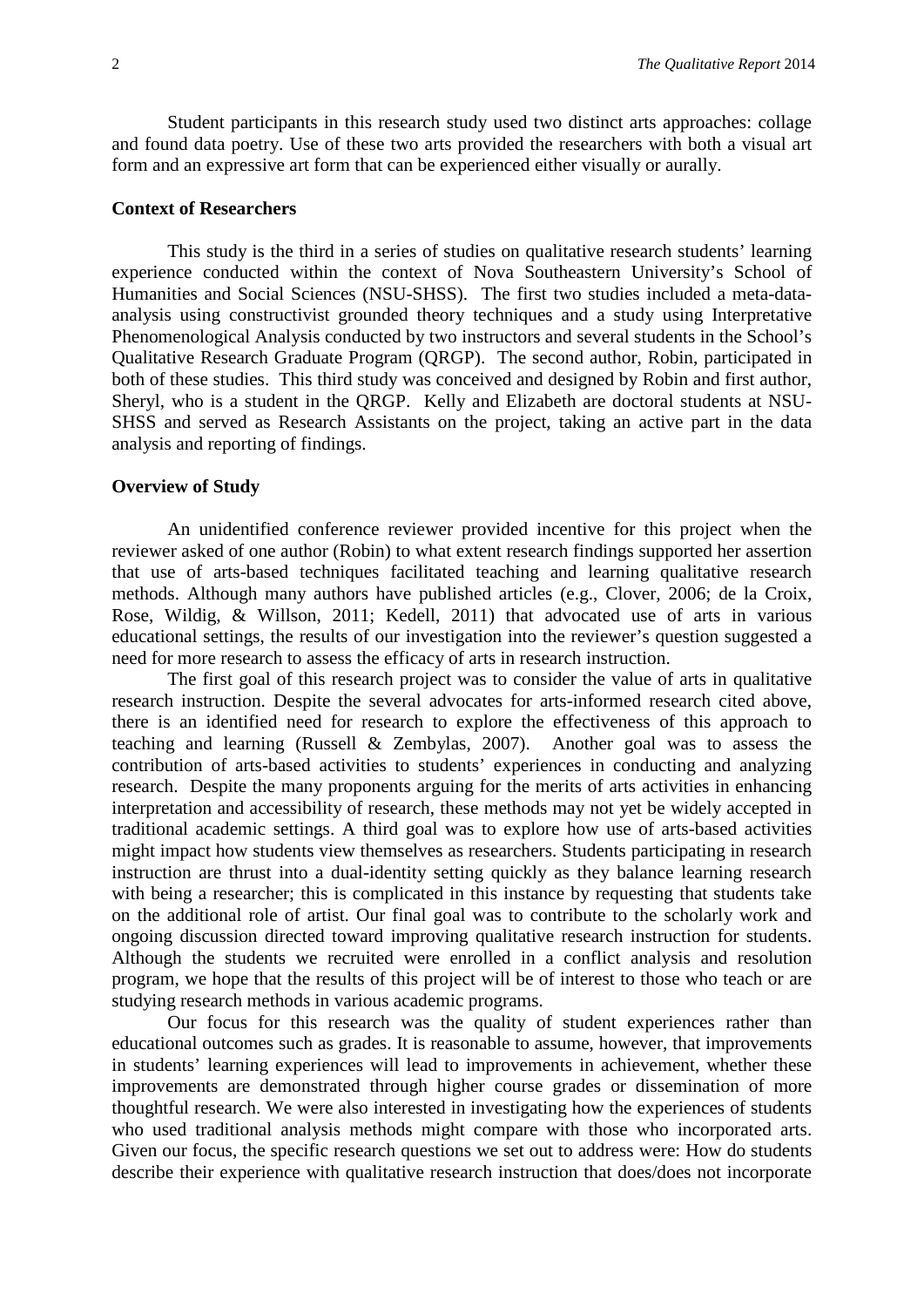arts-based techniques? How do students who do/do not use an arts-informed approach describe their experiences conducting qualitative research? How do students conducting qualitative research using/not using an arts-informed approach describe their role as a researcher?

#### **Teaching and Learning Qualitative Research**

Cooper, Fleischer, and Cotton (2012) observed that "research on qualitative research students' learning experiences can be grouped into three general categories:

- a) students' experience learning qualitative research within a particular academic field (e.g., Shaw, Dyson, & Peek, 2008),
- b) the impact of using a specific technique or tool on learning qualitative research (e.g., Raddon, Raby, & Sharpe, 2009), and
- c) students' experience learning a particular qualitative methodology (e.g., Harper, O'Connor, Self, & Stevens, 2008)" (p. 1).

The literature on students' experience of learning qualitative research includes a number of reports of studies that focused on students within a specific academic field. These fields include a number of health care related fields, including health studies, medicine, and public health (e.g., Stark & Watson, 1999; Von Unger, Werwick, Lichte, & Hermann, 2010; Wright, 2007). There have been studies conducted among students in education (e.g., Roulston, deMarrais, & Lewis, 2003), students of psychology (e.g., Mitchell, Friesen, Friesen, & Rose, 2007; Shaw, Dyson, & Peek, 2008), and students in the field of marriage and family therapy (e.g., Pratt & Dolbin-MacNab, 2003), among others. Within the social sciences, there have been a number of studies conducted among sociology students (e.g., Brandao, 2009; Keen, 1996; Schell, Ferguson, Hamoline, Shea, & Thomas-Maclean, 2009) and social work graduate students (e.g., Holley, Risley-Curtiss, Stott, Jackson, & Nelson, 2007). However, to date we have not found research focused on the learning experience of qualitative research students in the field of conflict analysis and resolution or peace studies, though one such student was included among a sample of graduate students from diverse fields in a study conducted by Cooper, Fleischer, and Cotton (2012). The study described in this paper contributes to the literature by exploring the learning experience of students in this emerging interdisciplinary social science field.

#### **Use of Arts in Research Instruction**

Despite many advocates for arts-informed research, there is a "lack of strong empirical research to support the belief that arts-integrated curricula are actually effective in terms of student achievement" (Russell & Zembylas, 2007, p. 290). There are, however, multiple examples of published research articles by authors who described and encouraged creative uses of arts in research instruction.

According to Raingruber (2009), poetry is appropriately used in research instruction because thoughtful examination of poetry by students encourages empathy, interpretive thinking, attention to detail, and collaborative approaches to meaning making, which are all valuable skills for qualitative researchers-in-training. Bresler (2009), on the other hand, drew a parallel between music and research education, noting that both required "learning to perceive, listen and improvise" (p. 8). Barrett (2007) also explored the intersection between music and research by incorporating a videotaped recording of a choral rehearsal into data analysis instruction in a graduate music education course. LeBlanc (1998), and Tan and Ko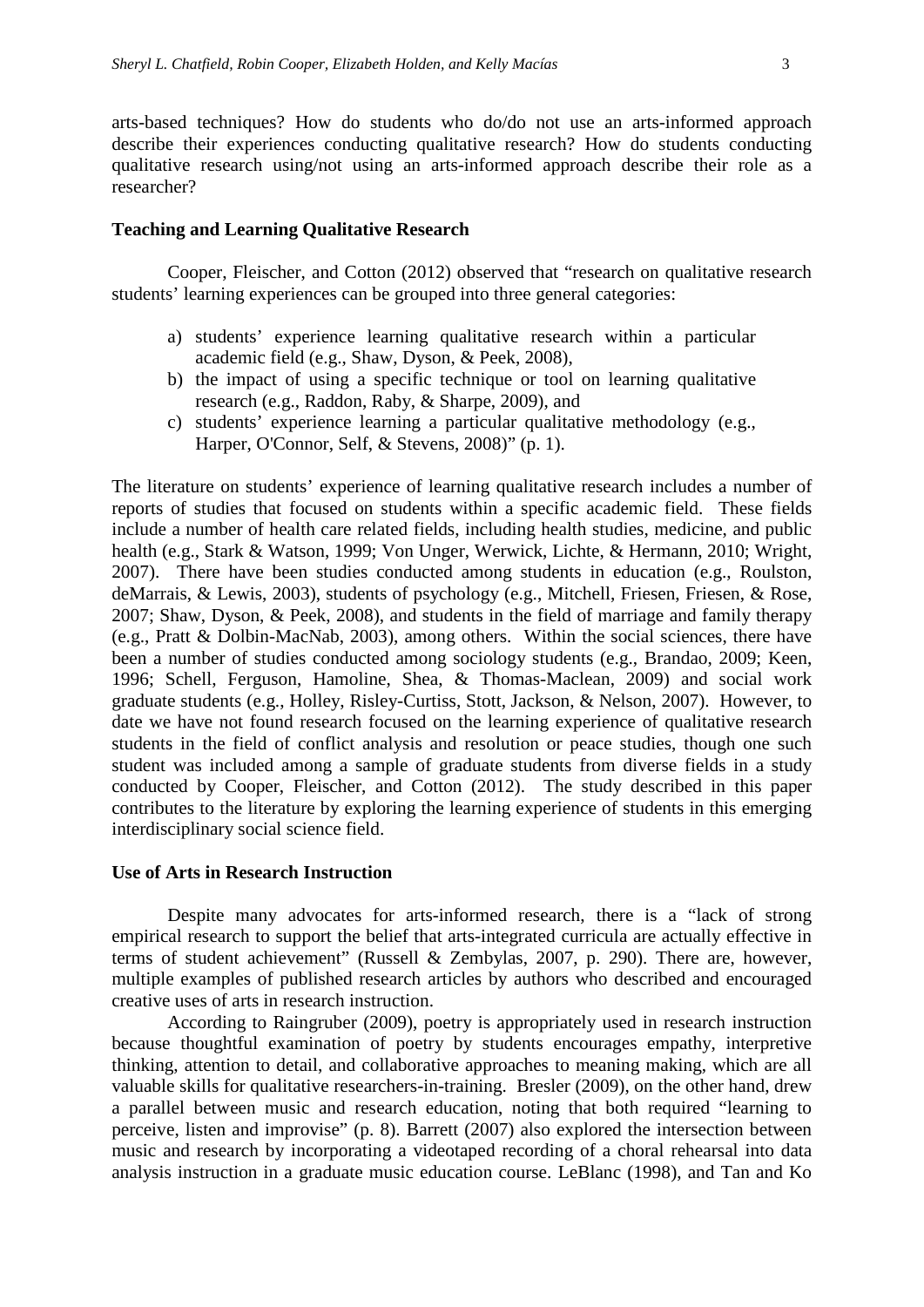(2004) reported use of popular film to teach observation skills for students learning ethnographic or social research methods, and Saldaña (2009) has used popular film in a graduate qualitative research seminar to "help clarify concepts that could not be grasped from reading a textbook" (p. 259), including variations in research approaches, methods, and data analysis.

Walsh, Chang, Schmidt and Yoepp (2005) had two goals when incorporating artsbased stress management activities into nursing course curricula. The first was to help students manage academic anxiety; the second was to engage students through the process in order to provide exposure to the fundamentals of research design. Unlike the other cited research, Walsh et al. used quantitative assessment tools.

In a few instances, students learned research concepts through the process of creation rather than appreciation. Franz (2007) introduced an arts-informed research project as an assignment in a graduate design program to help students "develop sound appreciation of and skills in using art-informed inquiry to explore issues of relevance" (p. 27). Henderson et al. (2008) described use of ethnographic autobiography, a narrative art form, in graduate qualitative research instruction. Boardman et al. (2002) created a multi author "nontraditional polylogue" (p. 80) that presented students' experiences in learning and conducting qualitative doctoral research. Boardman et al. initially presented the performance as a conference presentation and later published the details to help provide a starting place for instructors to "explore the issues impinging on field research with novice researchers" (p. 80).

Our research described here adds to these examples by incorporating the use of collage and found data poetry into qualitative research instruction, and adds to the smaller segment of the literature that chronicles the use of student-created artistic expressions.

#### **Methods**

#### **Design**

The research design we used was a qualitative case study design. According to Denzin and Lincoln (2011), a qualitative approach may "create and bring psychological and emotional unity to an interpretive experience" (p. 5). Additionally, given that the goals of this project are to assess or evaluate the utility of arts-based techniques in research instruction, Patton (2002) noted that use of qualitative methods in evaluation help "illuminate the processes and outcomes…for those who must make decisions" (p.10).

The case study, according to Yin (2009), is an appropriate design when the phenomenon of interest is current, as opposed to historical, and examined in context, unlike experimental research, which, according to Yin "deliberately divorces a phenomenon from its context" (p. 18). One of the recommendations made by Cooper, Chenail, and Fleming (2012) was that instructors of qualitative research classes consider more sophisticated designs than the class-as-single-case design that predominates much qualitative instruction research. Therefore, we expanded on the single case study design by assessing two groups or cases in the study—one group of students who chose to use arts-based techniques, and another group of students who chose to employ traditional qualitative techniques; thus, this research design can be considered a multiple-case study.

#### **Participants**

The university Institutional Review Board approved the research study prior to recruitment. Participants were students in an introductory online graduate qualitative research course within a doctoral program in conflict analysis and resolution. Students were provided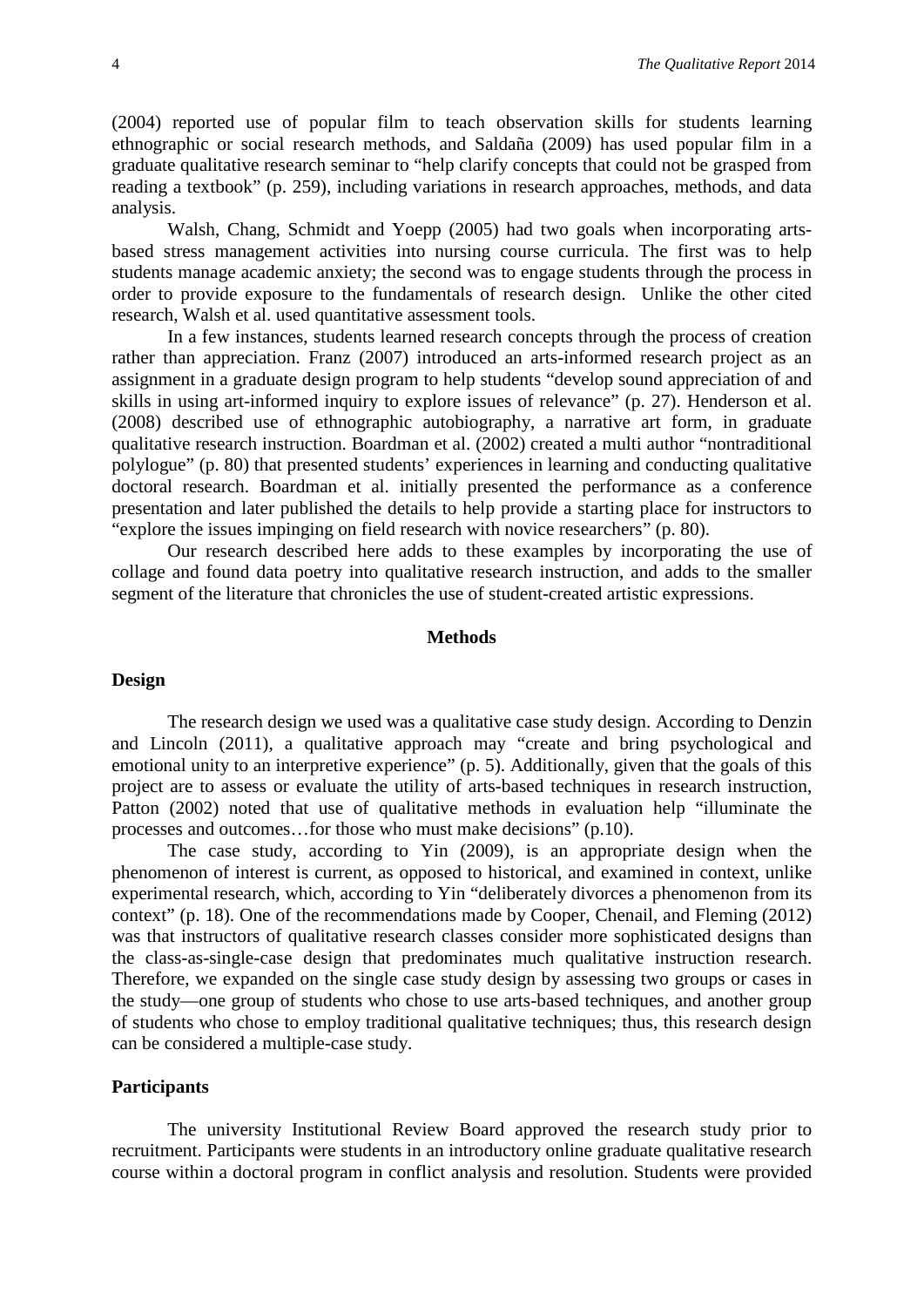with the choice of incorporating arts-based techniques in research projects they conducted for the class or use of traditional analysis methods. Students were recruited for the research after they made their decisions, and, to the relief of the research team, participants from both the arts and traditional groups volunteered, facilitating comparison of the experiences of the two groups. To avoid any sense of coercion, the instructor for the course (Robin) was not involved in describing the study or recruiting participants. The first author, Sheryl, who is not associated with the graduate program in question and was hence unknown to the students, was Principle Investigator and handled all recruiting and consenting processes. Robin remained unaware of who had participated in the study until the conclusion of the course.

Due to the nature of the program, which includes students from around the world, and the nature of the course, which was delivered in an online format, participants in the study included adults living in the Northeast, Midwest, Mid-Atlantic and Southern regions of the United States, as well as countries in South Asia and the Caribbean. All participants were English-speaking adults, as well as doctoral students.

#### **Data Collection**

A characteristic of case study research as described by Yin (2009) is use of multiple types of data. We were able to take advantage of working within an academic course setting and gather a range of data including student assignments, student online discussion posts, student comments during virtual class meetings, and transcribed audio recordings of two focus group debriefing interviews the first author conducted after the course was over. Assignments of particular interest included a description of the student researchers' identification of "past knowledge or nonpresented presuppositions" (Giorgi, 2009, p. 91) also referred to as bracketing. Students in the arts-based group created a bracketing collage while students in the traditional group wrote a bracketing statement. Students in both groups conducted an interview and followed a qualitative coding and analysis process; as an additional part of the analysis, students in the arts-based group created a data poem from the text of the interview transcription. Examples of student collages and found data poems can be viewed at<http://enhancingtheexperience.weebly.com/>

Data types included text, audio files, video files, presentation software, and visual collage files, stored digitally. We assigned a code number to all student participants and used these in lieu of names. We used no information from or references to students in the course who were not research participants.

#### **Data Analysis**

The data were divided among the four researchers and were coded using descriptive, in vivo, and emotion coding methods (Saldaña, 2013). Through the process of sharing our analysis files, we collaboratively developed categories from the codes and further refined our data into themes. We also created a comparison or "word table" (Yin, 2009, p. 156) to view a "cross-case synthesis" (Yin, p. 160) that allowed us to see how participants in the arts-based and traditional groups responded to each of the research questions.

#### **Quality Control**

The majority of studies on qualitative research students' learning experience have been conducted by the students' instructors, though this has rarely been acknowledged as a limitation of the research (Cooper, Fleischer, & Cotton, 2012). In some cases, the research has relied heavily on instructor-led focus groups of students' experience in a course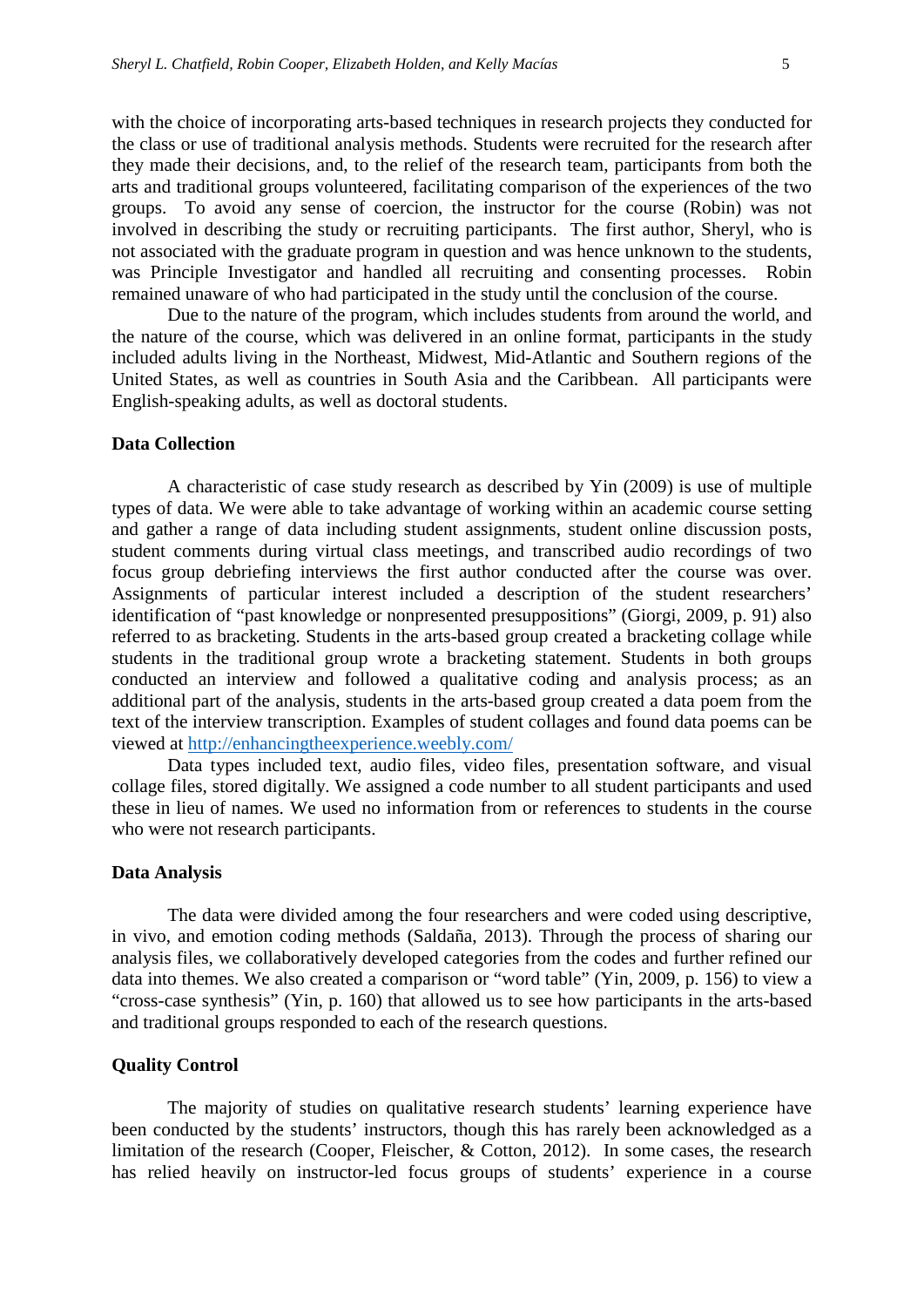(Brandao, 2009; Holley, 2007; Von Unger, 2010). We felt that instructor involvement in recruitment or data collection would compromise the quality of the data collected, and hence Robin was not engaged in these activities.

Throughout the data analysis process, all four researchers participated in both individual data analysis as well as regular conference calls to share ideas and insights, reflect on questions raised, and provide a means of peer debriefing and group analysis. We found this combination of individual and group analysis to strengthen the depth of analysis and to serve as a means of enhancing the trustworthiness of the findings, which are described below.

#### **Results**

As noted above, the three research questions guiding this study centered around the three major concepts of the experience of learning about qualitative research, the experience of conducting qualitative research, and the understandings of the role of a qualitative researcher. The subject matter of students' research projects was an individually selected issue related to identity-based conflict. Most students chose a topic that was related to their professional experiences, their research interest, or, in some instances, both.

In this section, we present the findings of our study organized by these three major aspects, beginning first with findings pertaining to the experience of learning qualitative research. These findings are discussed in terms of key themes that we identified through our analysis.

#### **Experience of Learning Qualitative Research**

Our first research question was: How do students describe their experience with qualitative research instruction that does/does not incorporate arts-based techniques? Through our analysis, we identified the following theme: *Use of arts-based techniques enhanced the experience of learning how to conduct qualitative research*. Students from both the arts-based and traditional groups found learning the qualitative research paradigm to be intriguing, challenging, and stimulating. Students from both groups appreciated experiential learning and came to see the value of qualitative inquiry in addressing issues related to identity-based or other dimensions of conflict analysis and resolution. Through comparative analysis, however, we found evidence that students in the group that used arts-based techniques found that the use of arts enhanced their learning experience as novice qualitative researchers. In fact, all of the study participants in the arts-based group found it to be a positive experience. As learners, they described the use of arts as "exciting" and "fun" and noted that using arts-based techniques allowed them to be "adventurous" as they learned about qualitative research, and offered a rare opportunity as graduate students to express themselves "outside the lines" in what is otherwise quite a structured and formal learning experience.

In addition to enhancing the emotional aspects of their learning experience, students in the arts-based group indicated that they found the use of collage and poetry enhanced their learning experience by deepening their understanding of qualitative research. For example, one participant indicated that the use of collage enhanced her process of learning the skills associated with qualitative research. Another member of this group wondered aloud in the focus group whether she could even learn how to do qualitative research without arts-based techniques because they helped her understand the purpose and procedures associated with this research paradigm.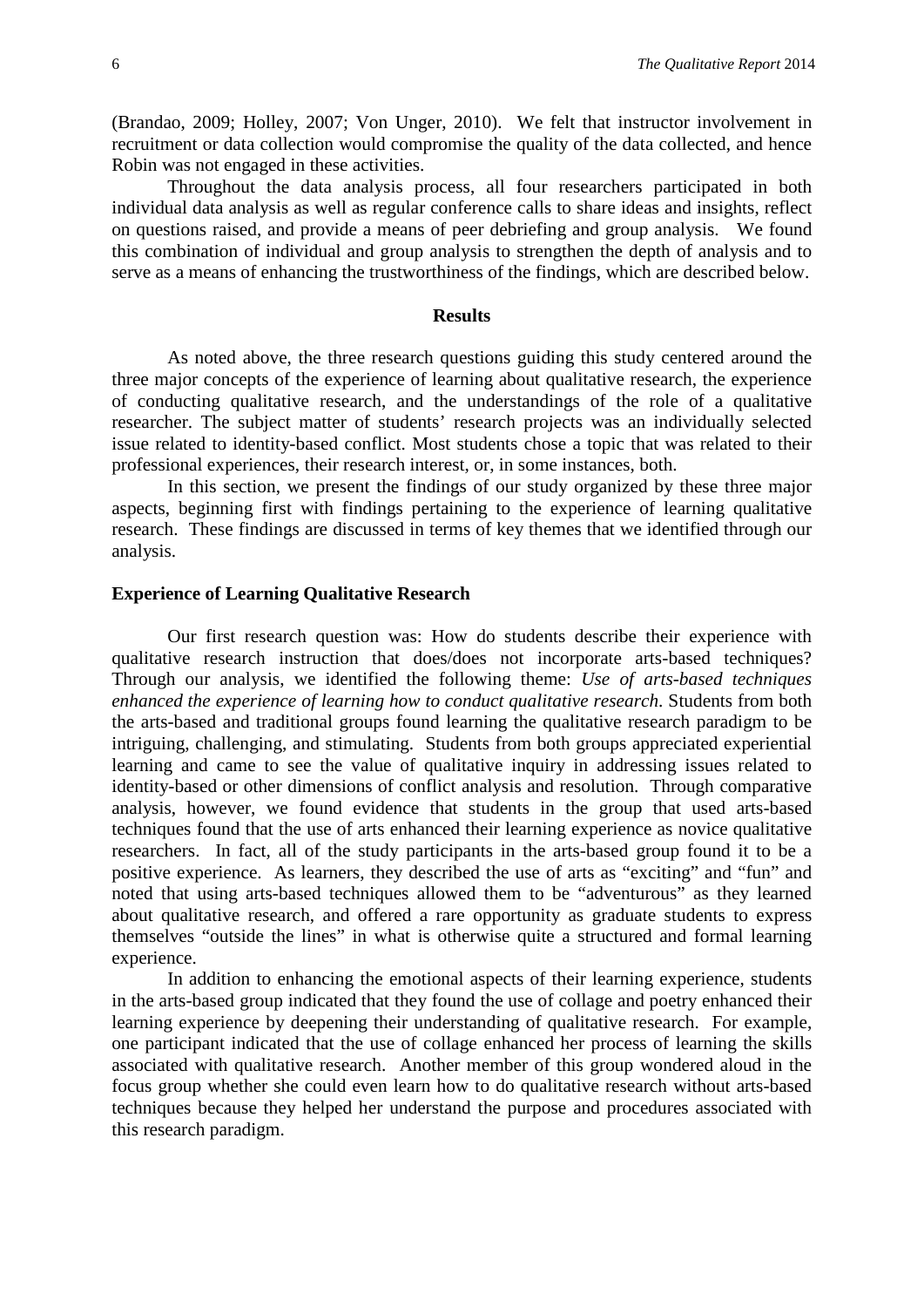#### **Experience of Conducting Qualitative Research**

While the first theme pertained to the experience of learning qualitative research, a second theme identified through our analysis addressed our findings regarding the experience of conducting qualitative research. The second research question guiding the study was: How do students who do/do not use an arts-informed approach describe their experiences conducting qualitative research? As with the findings related to learning qualitative research, we noted that students in both groups described their experiences conducting qualitative research in some similar ways. For example, these novice qualitative researchers found it both challenging and enlightening to effectively conduct a qualitative interview, found the process of transcribing an interview both tedious and helpful to the overall analysis process, and also found coding somewhat intimidating but resulting in new discoveries. Beyond these similarities, however, our comparative analysis led us to develop the following theme: *Use of arts-based techniques enhanced qualitative data analysis.* Study participants who used artsbased techniques felt more confident in their research findings, because they felt that the artsbased techniques had provided depth and credibility to their analysis. For example, two participants in this group used the concept of validity when discussing these techniques, noting in one case that the arts-based techniques "validated my themes" and in another case that these techniques "definitely helped me validate what I put into the analysis." Others noted in more general terms that the arts-based techniques caused them to think more deeply about their data and led them to deeper insights in their analysis process.

Speaking specifically of the use of collage as part of the bracketing process prior to conducting data analysis, participants described how the use of collage enhanced their ability to conduct researcher bracketing. One participant in this group noted that the collage enabled her to express emotions that could not be put into words and to identify feelings she didn't know she had. The collage provided an opportunity to show a graphic that demonstrated her knowledge of the research subject, one of the purposes of the bracketing process. Another observed "the bracketing statement would not…have been as successful if I didn't have the arts-based collage behind it." This enhanced reflexivity contributed to avoiding researcher biases in the analysis process.

Participants also reported that the incorporation of found data poetry also contributed to the quality of their analysis. Participants identified the following benefits of the composing a found data poem as part of their thematic analysis: it helped them understand the perspective of the interviewee, it helped them capture the essence of the interviewee's experience, it confirmed the value of research on the topic, it helped the researcher feel "more connected" to the interviewee and understand their experience more deeply. One participant observed that he had struggled with the development of themes and interpretation of the data until he created his found data poem. "The poem took me by surprise," he stated, and gave him insight into the understandings of the interviewee. Participants in this group also noted that composing the found data poem was easier than expected and that they were surprised by the results because it provided an "expanded" ability to present ideas. One participant exclaimed in the focus group interview, "For me, the poem was so powerful!"

#### **Experience of Learning the Role of the Qualitative Researcher**

The third and fourth themes developed through our analysis related to our third research question: How do students conducting qualitative research using/not using an artsinformed approach describe their role as a researcher? Students from both groups found the experiential process of conducting an interview and then subsequently completing first cycle coding provided them with the opportunity to become more aware of the unique role of the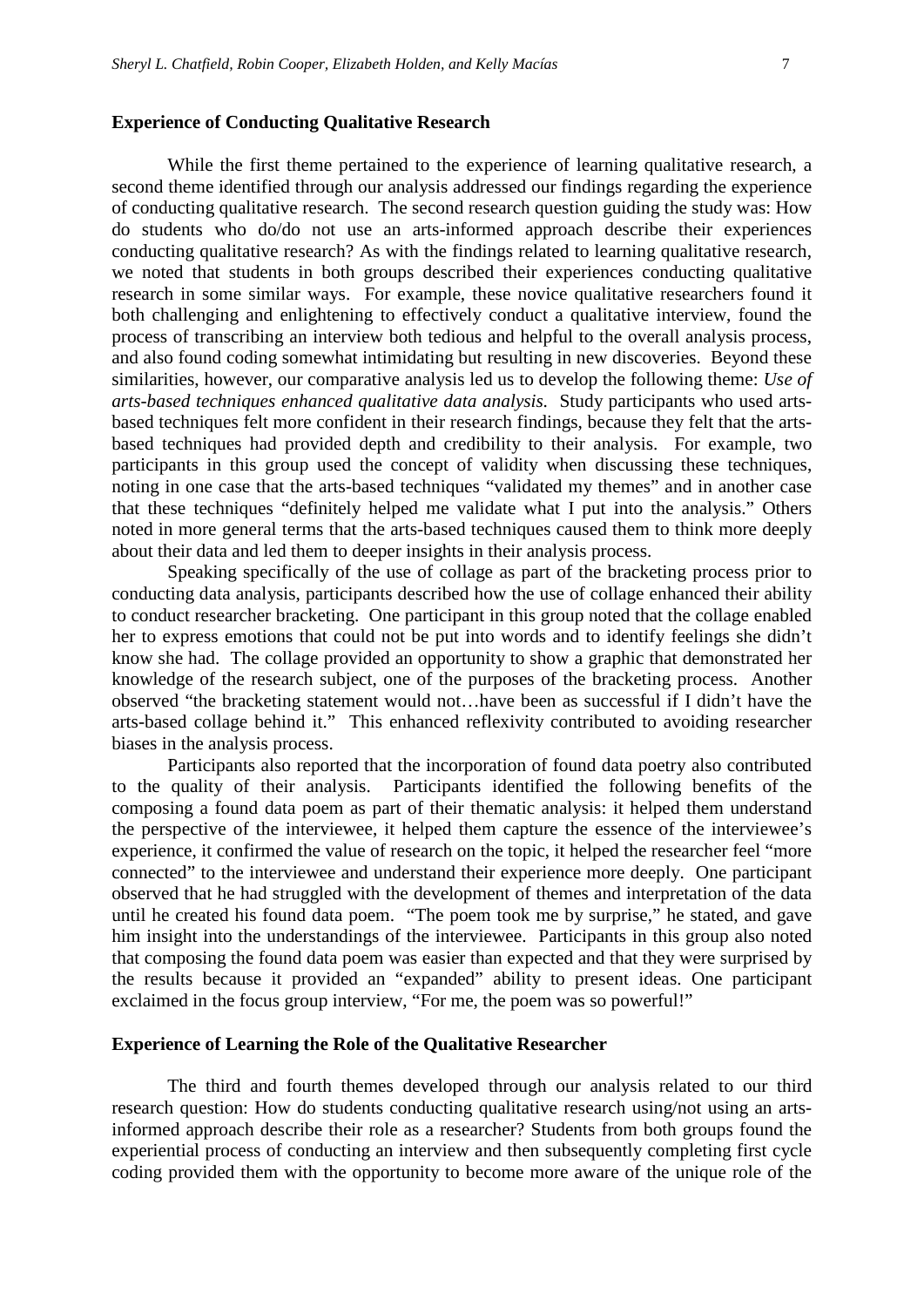qualitative researcher. Both groups acknowledged the difficulty of being both a member of a group and a researcher engaged in a study of the same group. In addition, participants in both the arts-based and traditional groups found that, upon reflecting on their qualitative research experience, they were able to identify their own personal biases related to their chosen research topic and to become more "transparent" about their biases.

However, our comparative analysis yielded additional data that led us to the development of our third theme: *Arts-based techniques enriched the students' awareness of the need for reflexivity in the role of the researcher.* Students who used the arts-based techniques felt they were able to visualize their role as a researcher. One participant shared that she had reflexively developed a visual of her role as a researcher as "providing a blank canvas for participants to paint the stories of their lives." Another commented that the found data poem exercise was "energizing and exciting" and that using the arts-based approach provided her with a "greater appreciation for the process" and the importance of the role of the researcher. A third member of the arts-based group found that the collage bracketing exercise helped him to reflect upon and "see his role" in research.

The fourth theme we developed also centered on student's experiences of learning how to fulfill the role of a qualitative researcher but focused on how students came to understand the role of researcher, specifically in relationship to research participants. Based on the data, the theme is we identified is: *The experience of learning qualitative research led students to realize that the role of researcher calls for self-awareness about the impact on research participants.* Students who participated in the group that utilized the traditional approach to learning qualitative research indicated that they discovered that qualitative researchers have a responsibility to balance ethics and curiosity, remain sympathetic and strive not to harm or victimize participants--particularly when the focus of the research is a sensitive subject. Students in the arts-based group also reported learning that researchers were in a position of power in relationship to participants, though many indicated what seemed to be a positive and affirming role that researchers play. One participant said, "Researchers empower individuals." Another noted that using the arts-based approach specifically was helpful in expressing ideas related to researching topics with participants related to human rights and conflict. To that end, this participant said that the "role of the researcher is an agent of positive change, making the world a better place."

A review of the data indicates that what emerged as an important part of students' learning process was that they understand qualitative research to be inherently participantfocused and, because people and their experiences are at the heart of qualitative research, it is critical for researchers to consider the effects of a research study on the participants themselves. One focus group participant mentioned that she learned the importance of "being really careful about re-traumatizing people." Several others mentioned a belief that researchers need to ensure that the research does not "harm"; stating that the "researcher must consider risk of harm to participants" and that the researcher "must consider harm not only to participants but to groups or populations." Lastly, some participants indicated the process of learning about ethics in qualitative research was important not only for understanding the overall responsibilities of a researcher but also for clarifying, enlightening and transforming their understanding of the role a researcher has when interacting with participants who may be victims of abuse or wrongdoing. This was captured in the reflection of one participant who believed that unethical or non-reflective researchers can cause harm. She said, "Researchers can perpetrate injustice in some instances."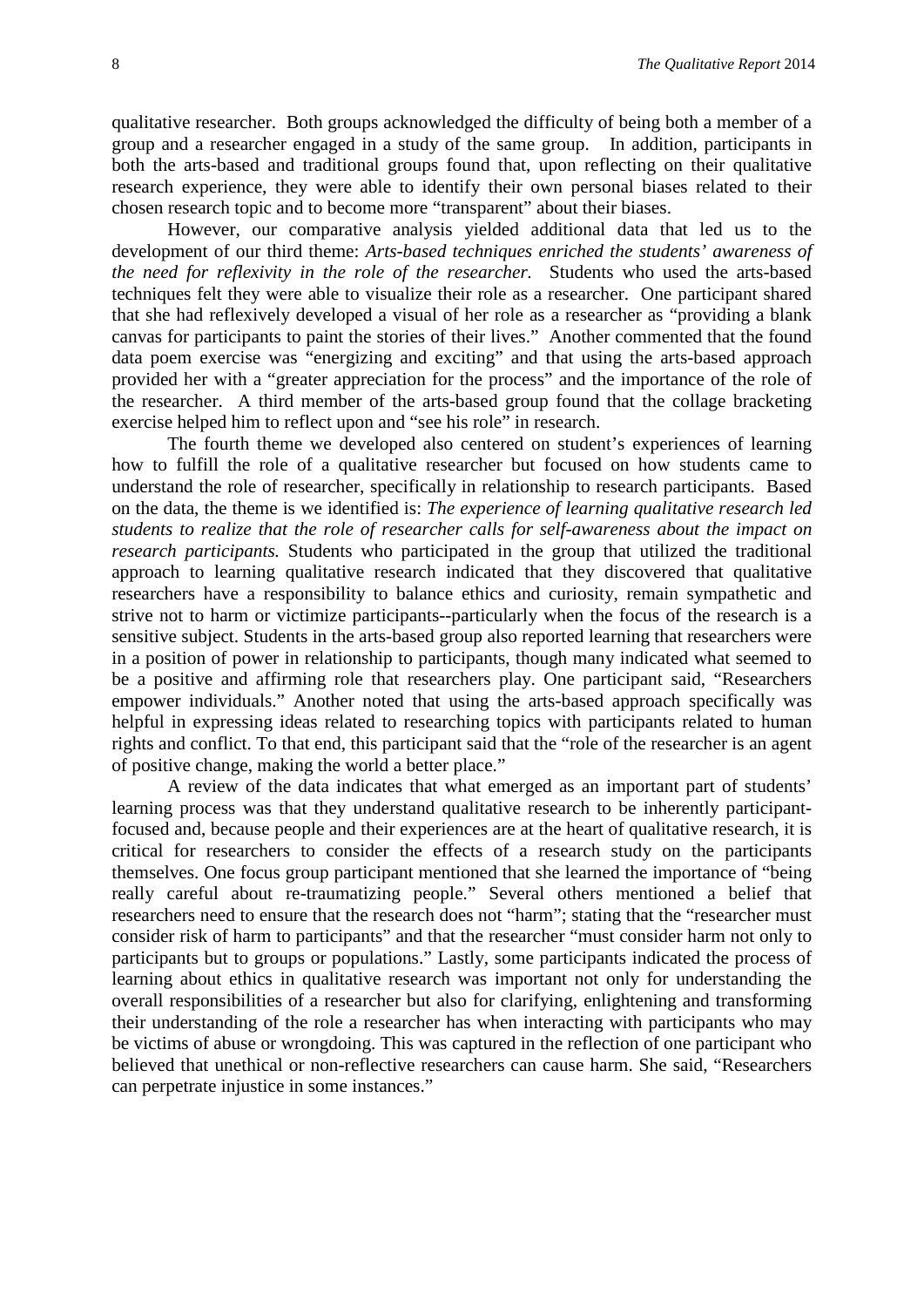#### **Discussion**

We believe that the results of this research reinforce and build on the findings from the prior articles in this series (Cooper, Chenail, & Fleming, 2012; Cooper, Fleischer, & Cotton, 2012). The information we offer in this section has its roots both in our analysis and the raw data; the latter include students' observations that were not necessarily incorporated in the themes presented above.

The experience of learning qualitative research has been found to include affective, cognitive, and experiential dimensions (Cooper, Chenail, & Fleming, 2012). The findings of this case study suggest that arts-based techniques have the potential to enhance all three dimensions of the qualitative research student's learning experience. Previous research has shown that students feel anxiety when learning how to conduct qualitative data analysis (Li & Searle, 2007; Raddon, 2009; Richards, 2011). One benefit of including collage and other artistic approaches within the analysis process may be that it will alleviate some of the stress associated with the desire to "do it [qualitative research] right". An individual's artistic expression does not need to conform to a pre-determined format, but rather, art is expected to be varied and unique. This general attitude about art may help students feel a measure of confidence and control in the midst of the confusion and uncertainty that can be associated with learning a new research paradigm (Brandao, 2009; Harper, 2008; Hunt et al., 2009). In addition, the findings above indicate that the cognitive and experiential aspects of the learning experience may be enriched through the incorporation of arts-based techniques. Participants indicated that their analysis and reflexivity were deepened as a result of the use of collage and poetry. Overall, the experience of learning qualitative research seemed to be richer and more meaningful to those students who included arts-based techniques.

In addition to the various dimensions found to be part of the learning experience of qualitative students, it has been found that *building connections* plays an important role in having a meaningful and successful learning experience (Cooper, Fleischer, & Cotton, 2012). The findings of this study suggest that the inclusion of arts-based techniques in the learning process may support the students in building connections—to their research topic, to their participants, and to qualitative research itself. Participants indicated that the experience of creating a bracketing collage made them aware of feelings related to their topic that had not recognized previously, and participants noted that it was through the construction of the found data poem that they really gained insight into their interviewee's experience. In these examples, participants were building connections that enriched the research experience and quality of analysis through these arts-based methods.

#### **Implications**

Consistent with the findings reported by Cooper, Chenail, and Fleming (2012) and Cooper, Fleischer, and Cotton (2012), students in general expressed stress or insecurity when approaching qualitative data analysis. Students identified additional apprehensions about use of arts-based approaches including lack of confidence, concern over learning multiple new things at once, and perceived increase in analysis time when arts-based rather than traditional methods were used. We believe these concerns related to use of arts might be minimized by thoughtful instructors. In fact, student participants in our research provided some guidelines for instructors by identifying what they felt were more successful instructional tactics, including the provision of clear and careful direction, presentation of multiple examples, and creation of a safe, non-judgmental, even nurturing environment for experimentation. Creation of a nurturing environment would be particularly critical in a course in which use of artsbased or arts-informed approaches to research tasks is required rather than optional.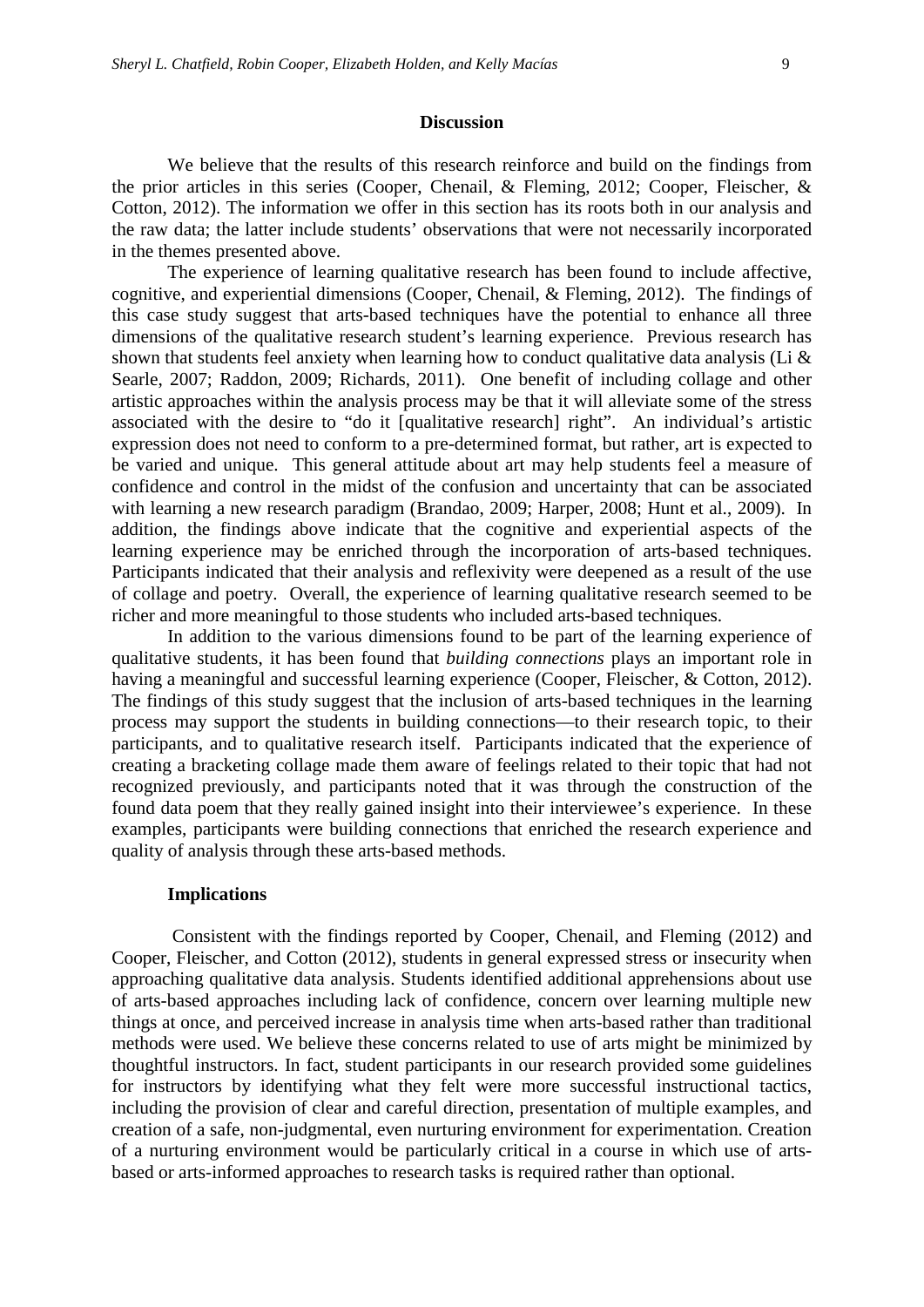One additional result worth noting is that responses to collage were mixed, ranging from disinterest to enthusiasm, while the students all responded in a positive way to the use of found data poetry. Whether this has to do with students' frequent early educational exposure to collage construction, not always under optimal conditions (e.g., too few magazines, dull scissors, ineffective glue or paste, time pressure) or other factors, the suggestion we take away from students' response is that poetry rather than collage might represent a better activity to use in introducing arts-based approaches. Because the collage was used as a bracketing exercise while the found data poem comprised part of interview analysis, the order was reversed in this instance.

Cooper, Chenail, and Fleming (2012) and Cooper, Fleischer, and Cotton (2012) emphasized the role of experiential learning. It is clear from our engagement with these data that all of the student researchers began to undergo some change in focus once they began their own data collection and analysis. For this particular course, students were responsible to conduct a single interview, and it may be that the experience of getting close to a research participant helped student participants stop focusing on their own fears and begin instead focusing on responsibilities toward their research participants. Apprehensions expressed at this point in the process seemed to center more on the researcher's responsibility to, as one student expressed "look at what was important for the interviewee." For their research topic, students in this conflict analysis and resolution course were asked to choose subject matter related to an identity-based conflict of personal interest. Their connection to the topic might have further encouraged the students' focus away from personal insecurities and toward the research. This suggests to us that experiential aspects might be successfully, and helpfully introduced very early into a course. For instance, students might be requested to engage in simple, 1 or 2-question practice interviews with fellow students as early as the second or third class meeting.

We want to recognize that students representing both groups in this research considered whether an arts-based approach represented authentic academic research. This suggests that discussion of this issue should be included in any curriculum that incorporates an arts-based element, and instructors need to acknowledge that this question may be posed to students by other students, instructors, or reviewers. In the end, students and other researchers will need to make and defend their own decisions regarding approach to research design and analysis, but it is important they be prepared and encouraged to make thoughtful decisions.

We believe that the multiple case study design was enlightening and should be considered for further research. In order to combine this design with a requirement that all students participate in some type of arts-based analysis, we recommend that researchers or course instructors consider using a 'delayed intervention' design, in which some students use arts-based approaches initially while others use traditional approaches, and at a point midway through the term, the requirements are reversed. Even within this approach, which might be considered a quasi-experimental research design, we continue to advocate for data collection primarily through qualitative methods, and also recommend use of multiple data sources. We believe that we could not have captured the depth and detail of our findings absent use of both qualitative analysis and multiple data sources. However, use of a delayed intervention research design would allow all student participants to have a basis for comparison of their experiences using both arts and traditional analysis methods.

One consideration that came up frequently during our researcher discussions was how much of a role that students' personalities or orientation played in their decision whether to use arts-based or traditional analysis methods. In truth, we cannot be certain how much any differences in students' learning experiences resulted from their choices of different approaches versus pre-existing differences. However, fully 'controlling' for an individual's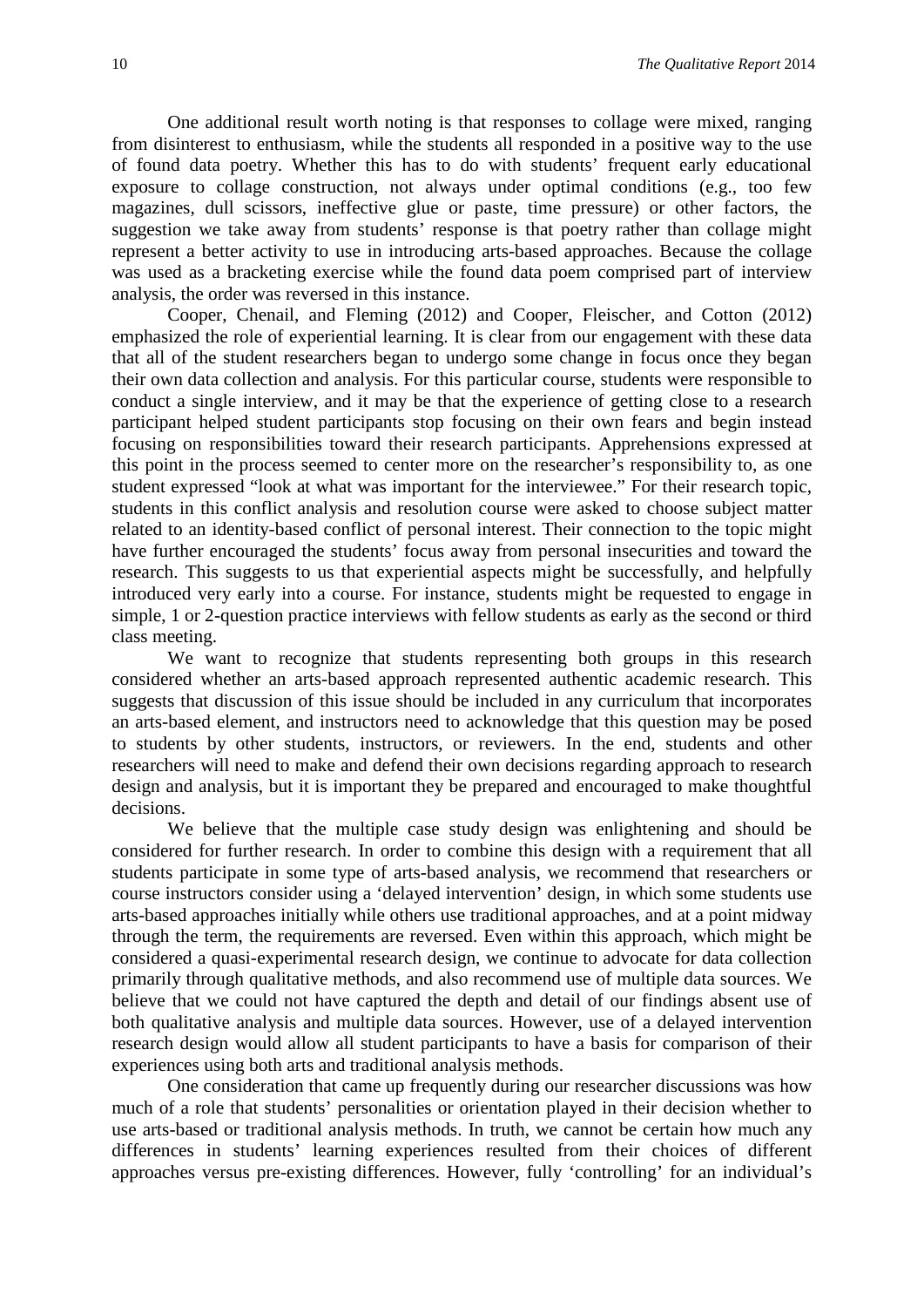personality or prior experiences is difficult, if not impossible, even when using statistical models such as analysis of covariance (ANCOVA). We would instead recommend that students be given an opportunity to express their reactions to use of arts prior, during, and after experiences, in a safe way such as through a research journal turned in to the instructor at the end of a course. In combination, this type of journal requirement and data collected throughout the delayed intervention design recommended above could potentially provide researchers with very rich and detailed insight from students who are able to compare learning experiences with arts-based and traditional approaches.

#### **References**

- Barrett, J. R. (2007). The researcher as instrument: Learning to conduct qualitative research through analyzing and interpreting a choral rehearsal. *Music Education Research, 9*(3), 417-433.
- Boardman, K., Detweiler, J., Emmerling, H., Estrem, H., Lucas, B. E., & Schmidt K. M. (2002). Adding the field to the work: A dramatic re-enactment of a qualitative research seminar. *Composition Studies, 30*(2), 79-107.
- Brandao, A. M. (2009). "I've found more difficulties than I expected to": Raising questions from field experience. *Qualitative Sociology Review, 5*(3), 93-99.
- Bresler, L. (2009). Research education shaped by musical sensibilities. *British Journal of Music Education, 26,* 7-25. DOI: 10.1017/S0265051708008243.
- Clover, D. E. (2006). Culture and antiracisms in adult education: An exploration of the contributions of arts-based learning. *Adult Education Quarterly, 57*(1), 46-61. DOI: 10/1177/ 0741713606292476,
- Cooper, R., Chenail, R. J., & Fleming, S. (2012). A grounded theory of inductive qualitative research education: Results of a meta-data-analysis. *The Qualitative Report*, *17*(T&L Art, 8), 1-26. Retrieved from<http://www.nova.edu/ssss/QR/QR17/cooper52.pdf>
- Cooper, R., Fleischer, A., & Cotton, F. A. (2012). Building connections: An interpretive phenomenological analysis of qualitative research students' experiences. *The Qualitative Report, 17*(T&L Art. 1), 1-16. Retrieved from <http://www.nova.edu/ssss/QR/QR17/cooper.pdf>
- De la Croix, A., Rose, C., Wildig, E., & Wilson, S. (2011). Arts-based learning in medical education: The students' perspective. *Medical Education, 45,* 1090-1100. DOI: 10.1111/j.1365-2923.2011.04060x.
- Denzin, N. K. & Lincoln, Y. S. (2011). Introduction: The discipline and practice of qualitative research. In N. K. Denzin & Y. S. Lincoln (Eds.), *The Sage handbook of qualitative research* (4<sup>th</sup> ed., pp. 1-19). Thousand Oaks, CA: Sage.
- Drisko, J. W. (2008). How is qualitative research taught at the master's level? *Journal of Social Work Education, 44*(1), 85-101.
- Eisenhart, M., & Jurow, A. S. (2011). Teaching qualitative research. In N. Denzin & Y. Lincoln (Eds.), *The Sage handbook of qualitative research* (5<sup>th</sup> ed., pp. 699-718). Thousand Oaks, CA: Sage.
- Franz, J. (2007). Arts-based research in design education. *Qualitative Research Journal, 7*(2), 22-35.
- Giorgi, A. (2009). *The descriptive phenomenological method in psychology: A modified Husserlian approach.* Pittsburgh, PA: Duquesne.
- Harper, D. J., O'Connor, J., Self, P., & Stevens, P. (2008). Learning to use discourse analysis on a professional psychology training programme: Accounts of supervisees and a supervisor. *Qualitative Research in Psychology, 5*(3), 192-213.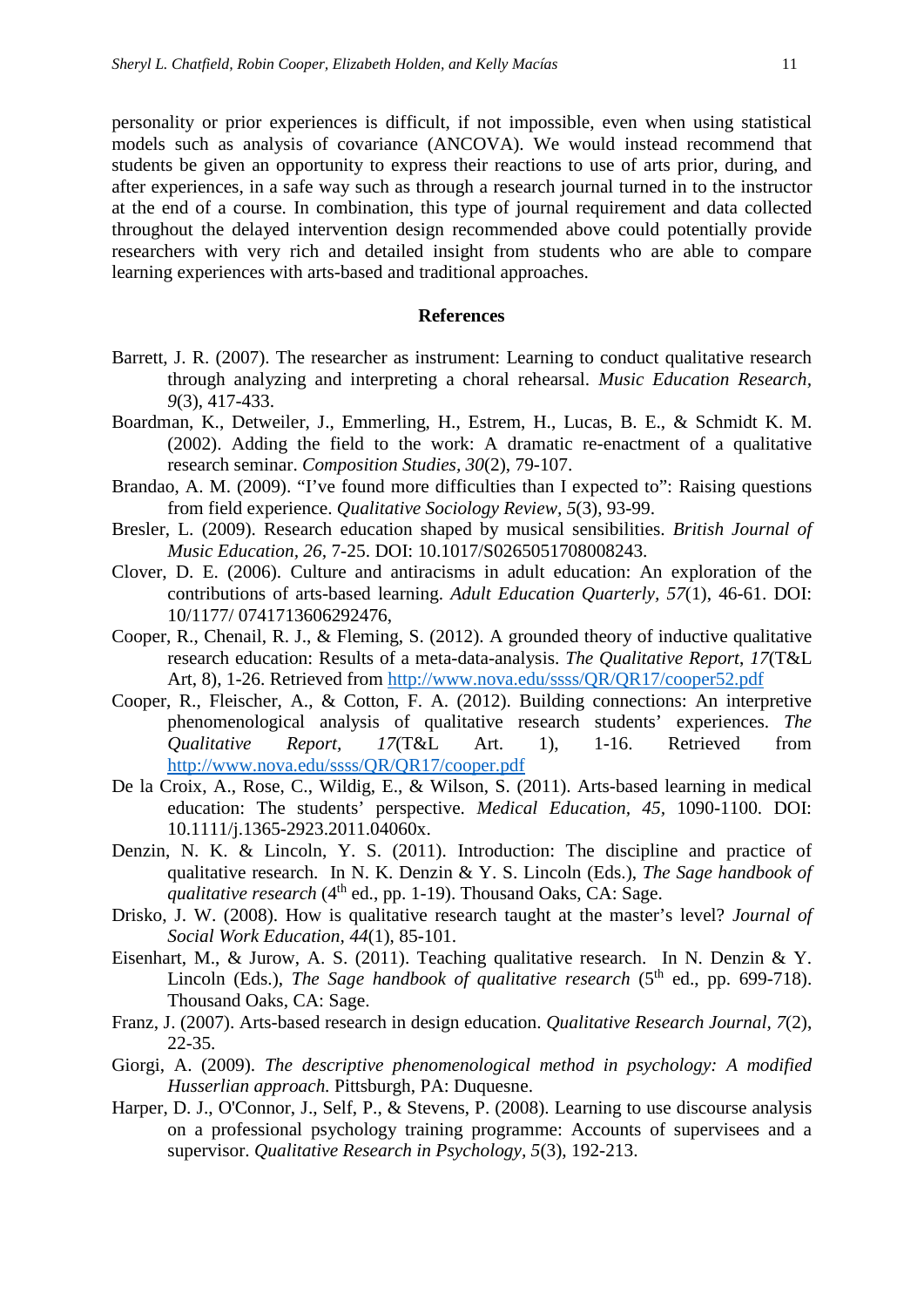- Hein, S. F. (2004). "I don't like ambiguity": An exploration of students' learning experiences during a qualitative methods course. *The Alberta Journal of Educational Research, 50*(1), 22-38.
- Henderson, K., Oakleaf, L., James, P., Swanson, J., Moore, A., Edwards, M., & Hickerson, B. (2008). The experience of learning/teaching qualitative research approaches: An ethnographic autobiography. *Schole: A Journal of Leisure Studies and Recreation Education, 23*, 27-42.
- Holley, L. C., Risley-Curtiss, C., Stott, T., Jackson, D. R., & Nelson, R. (2007). "It's not scary": Empowering women students to become researchers. *Affilia, 22*(1), 99-115.
- LeBlanc, L. (1998). Observing reel life: Using feature films to teach ethnographic methods. *Teaching Sociology, 26*(1), 62-68.
- Mitchell, T., Friesen, M., Friesen, D., & Rose, R. (2007). Learning against the grain: Reflections on the challenges and revelations of studying qualitative research methods in an undergraduate psychology course. *Qualitative Research in Psychology, 4*(3), 227-240.
- Patton, M. Q. (2002). *Qualitative research and evaluation methods.* (3<sup>rd</sup> ed.). Thousand Oaks, CA: Sage.
- Pratt, D. M., & Dolbin-MacNab, M. L. (2003). Marriage & family therapy students learning qualitative research: Frameworks identified through participatory-observation. *The Qualitative Report, 8*(3), 333-352. Retrieved from <http://www.nova.edu/ssss/QR/QR8-3/pratt.pdf>
- Raddon, M.-B., Raby, R., & Sharpe, E. (2009). The challenges of teaching qualitative coding: Can a learning object help? *International Journal of Teaching and Learning in Higher Education, 21*(3), 336-350.
- Raingruber, B. (2009). Assigning poetry reading as a way of introducing students to qualitative data analysis. *Journal of Advanced Nursing, 65*(8), 1753-1761. doi: 10.1111/j.1365-1648.2009.05025.x
- Roulston, K., deMarrais, K., & Lewis, J. B. (2003). Learning to interview in the social sciences. *Qualitative Inquiry, 9*(4), 643-668.
- Russell, J., & Zembylas, M. (2007). Arts integration in the curriculum: A review of research and implications for teaching and learning. In L. Bresler (Ed.), *International handbook of research in arts education* (pp. 287-302). Dordrecht, The Netherlands: Springer.
- Saldaña, J. (2009). Popular film as an instructional strategy in qualitative research methods courses. *Qualitative Inquiry, 15*(1), 247-261. doi: 10.1177/1077800408318323
- Saldaña, J. (2013). *The coding manual for qualitative researchers* (2nd ed.). Thousand Oaks, CA: Sage.
- Schell, K., Ferguson, A., Hamoline, R., Shea, J., & Thomas-Maclean, R. (2009). Photovoice as a teaching tool: Learning by doing with visual methods. *International Journal of Teaching and Learning in Higher Education, 21*(3), 340-352. Retrieved from http://www.isetl.org/ijtlhe/pdf/IJTLHE639.pdf
- Shaw, R., Dyson, P., & Peel, E. (2008). Qualitative psychology at M level: A dialogue between learner and teacher. *Qualitative Research in Psychology, 5*(3), 179-191.
- Stark, S., & Watson, K. (1999). Passionate pleas for "passion please": Teaching for qualitative research. *Qualitative Health Research, 9*(6), 719-730.
- Tan, J., & Ko, Y.-C. (2004). Using feature films to teach observation in undergraduate research methods. *Teaching Sociology, 32*(1), 109-118.
- Von Unger, H., Werwick, K., Lichte, T., & Herrmann, M. (2010). Learning about general practice through qualitative interviews: Lessons from a seminar course with medical students. *Medical Teacher, 32*(3), e127-e132.